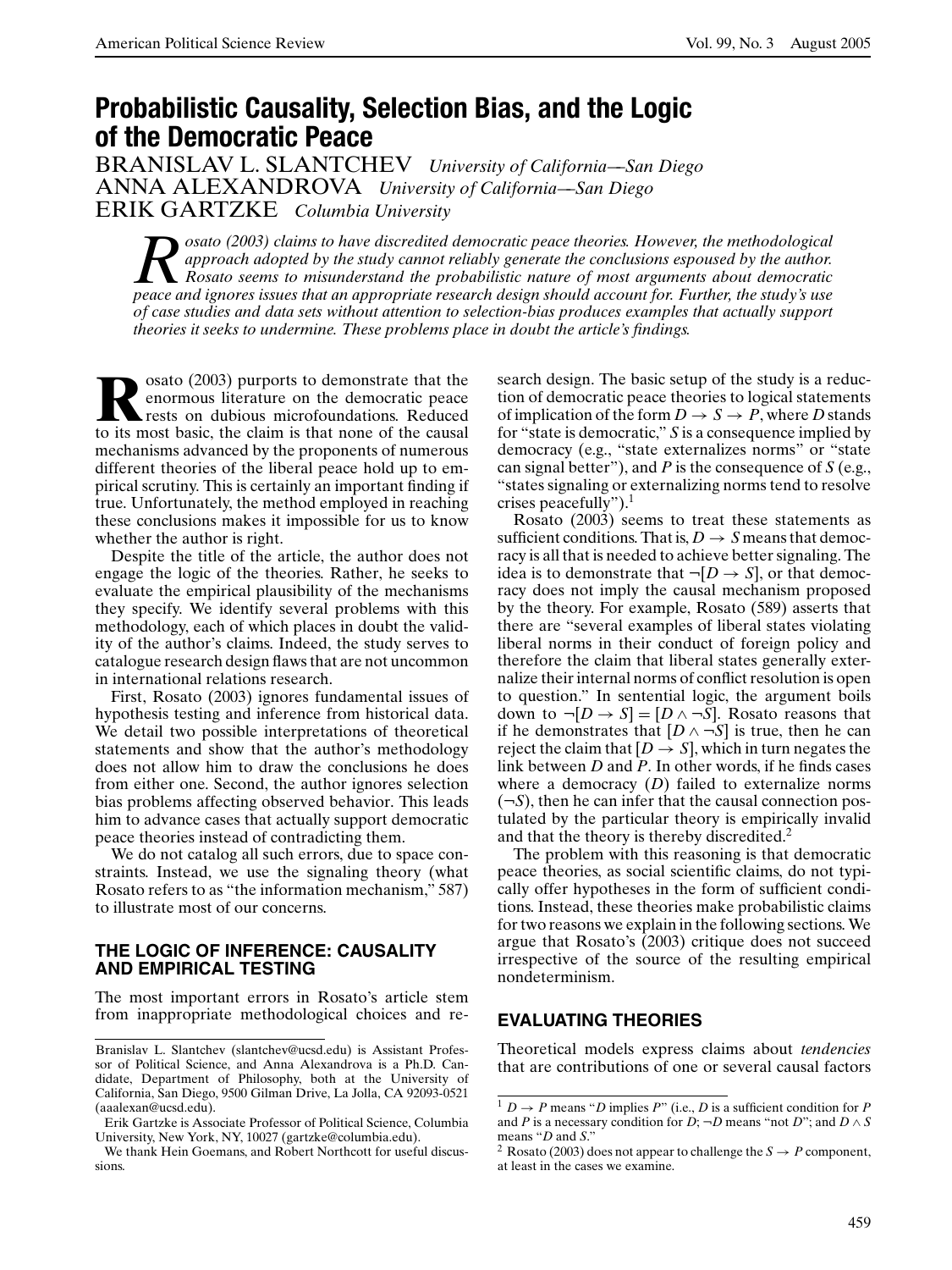that would prevail and produce the anticipated effect *all other things being equal* (Hausman 1992, Mill 1967 [1836]). Take, for example, the signaling theory in Schultz (1998). The formal model demonstrates that public endorsement by the opposition tends to contribute positively (and, conversely, the absence of endorsement contributes negatively) to the credibility of the government's threat. The theory does *not* claim that (1) the opposition's actions will always (or even most of the time) lead to credible threats, or that (2) when a government's threats are credible, that this can be credited to the opposition. Liberal governments will make credible threats in the face of domestic dissent, even as they are bound to bluff occasionally, even when benefiting from domestic political consensus.

Because any theoretical model requires assumptions to produce its deductions, a careful theorist will be especially cautious in making predictions in cases where these assumptions may not hold; a judgment that is further complicated by the fact that we do not possess complete models and hence do not know the full set of assumptions that might be operating. The model expresses a tendency that should prevail in certain circumstances, but this tendency can also be overwhelmed by other, countervailing, ones. Anyone who seeks to assess a theory must make a reasoned judgment about where the theory applies. This requires that we identify a sample where the theory's assumptions are approximately satisfied. This would let the theory express a tendency claim about the real world rather than the neat stylized one of the model. Were one then to demonstrate that hypotheses from the theory do not obtain, one would have a serious challenge to the theory.

Rosato does not do this. Instead, he seeks to undermine democratic peace theory by selecting examples where the assumptions of theories are not satisfied, or where other factors held sway. For example, Rosato (2003, 589) challenges signaling theory in the following manner:

The available evidence suggests that democracies cannot clearly reveal their levels of resolve in a crisis. There are two reasons for this. First, democratic processes and institutions often reveal so much information that it is difficult for opposing states to interpret it.<sup>3</sup> Second, open domestic political competition does not ensure that states will reveal their private information.

The first sentence is demonstrably false. At least on occasion, democracies do appear to have been able to signal through open political contestation (see Schultz 1998). In addition, the two reasons Rosato gives for the alleged failure of democracies to signal are simply illustrations of countervailing tendencies. As such, Rosato's (2003) critique amounts to the rather unambitious point that the theory applies in some cases more clearly than in others.

# **PROBABILISTIC THEORIES**

In drawing his conclusions, Rosato seems to treat theories as deterministic, whereas they are almost invariably couched in probabilistic terms. Theories in social science usually say things like "the probability of war is lower when informative signals can be sent" (Schultz 2001, 7), or "in any equilibrium of any game with the above format, the probability of war is an increasing function of the expected benefits from war of the informed player" (Banks 1990, 600).

Why couch theories in probabilistic terms? The probabilities in models can come from two sources. One of them is internal to models in the sense that a model may itself specify a probability distribution over outcomes arising from strategic factors. For example, it may be optimal to play a mixed strategy and bluff on occasion. Although we can specify the probability of bluffing, we cannot predict with certainty whether a player would bluff or not in any given realization of the game even if we hold everything else constant.

Another source of indeterminacy is external. Suppose the model itself makes a deterministic prediction. We still should not expect this prediction to hold once we "export" it to the empirical world. We simply cannot be sure how other factors, unforeseen by the theory, will play themselves out in individual cases. Because we do not have the complete specification of all contributing variables to social processes, we generally treat these unknowns as "noise." In testing, we seek to control for major disturbing factors (through case selection, multivariate statistical analysis, or experiment) and hope that the predicted tendency is robust enough to reveal itself regardless of other confounding influences.

Rosato (2003, 599) states that "the purported informational properties of democratic institutions are unlikely to improve the prospects for peace." The probabilistic claim that democracies do not lead to more credible signaling, and hence peace, is an assertion about statistical tendencies, not about behavior in individual cases, where outcomes can only occur or not occur. Though Rosato provides no carefully reasoned explication of the claim, let us assume that he is correct and that democracies do not strongly correlate with credible revelation of information. Suppose we found that out of five hundred interstate crises involving at least one democracy, only in 10% of the cases were democracies able to signal credibly, and in the remaining 90%, the tendency was supplanted by other causes. Is this democratic tendency then useless? The assertion that democracy does not explain anything would miss the point: after all, we may have a perfectly good explanation for 50 crises, and in the remaining cases, we may have a partial one. Focusing on the 90% of cases where the tendency was not decisive would mislead us to ignore the 10% where it was. Rejecting the theory on these grounds is unwarranted.

<sup>3</sup> The everyday use of the word "information" confuses the distinction between data (facts about defense spending, public statements, etc.) and private knowledge (e.g., one's reservation level). Rosato's (2003) claim appears to be that democracies make so much data available, that one would have difficulty inferring the privately known values from them. That is, he is saying that democracies do not reveal information, in the sense the concept is used in signaling games. We thank a reviewer for pointing this out.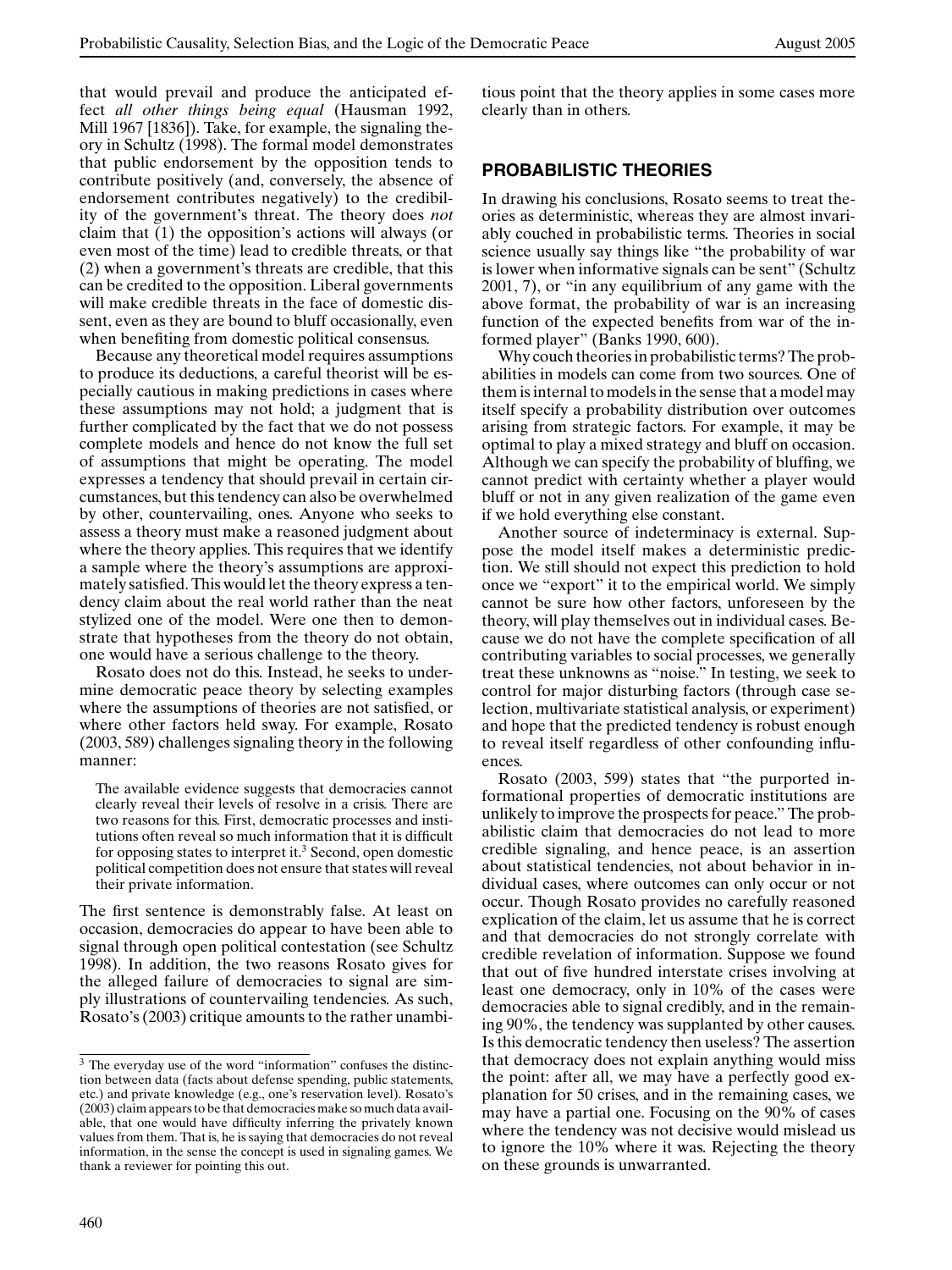Rosato's (2003) methodology, which fails for deterministic theories, is on even shakier ground for probabilistic claims. Under what conditions can we conclude that a tendency identified by a model is sufficiently causally relevant to explain outcomes in an appropriate sample of cases? Causality in these theories is not in the form of implications, but rather of probabilities. We say that *D* causes *P* if  $Pr(P | S \wedge T) > Pr(P | \neg S \wedge T)$ for every test situation  $T<sup>4</sup>$ . An appropriate test situation is one in which all other independent causally relevant factors are held fixed (Cartwright 1979). This condition was proposed to avoid Simpson's Paradox, where depending on how a population is partitioned a cause may actually decrease the probability of its effect.<sup>5</sup> We can interpret this as a requirement that the sample used for testing be chosen so as to respect the model's applicability. A researcher collects a sample of cases in which the model more or less applies and then measures the probability of its prediction coming true. Rosato's research design does not follow this widely accepted methodology for testing probabilistic hypotheses.

Because Rosato (2003) does not fully engage some of the theories he criticizes, the critique sometimes uses cases that actually support the theory he wants to discredit. Take, for example, the 1967 crisis between Egypt and Israel preceding the Six Days War. Citing Finel and Lord (1999), Rosato states that "Nasser was 'overwhelmed by the "noise" of Israeli domestic politics' and 'had enough information to see whatever he wanted and confirm existing misperceptions about Israeli intentions.'" This is said to illustrate how democracies cannot signal credibly.

Let us look at the tendencies the signaling theory expresses: democracies tend to signal credibly, and democratic signaling tends to decrease the probability of war. The hypothesis is that we are disproportionately unlikely to see democracies engaged in wars in cases where they are successful in signaling. Therefore, crises where for some reason the signaling tendency is overwhelmed by other factors are more likely to end in war. The theory leads us to expect that crises that involve democracies and that end in war are precisely the ones where democracies failed to reveal information through signaling. Rosato's (2003) example refers to just such a crisis and thus lends support to the theory.

## **SELECTION BIAS**

One must be careful in using cases presumably produced by the data-generating process that the models are trying to explain. Selection bias in conflict datasets has been a well-known problem for some time, and researchers are typically at pains to ensure that they account for its misleading effects. In particular, one must infer the consequences of a theory for observable behavior or else risk reaching incorrect conclusions.

Take, for example, the theory that democratic leaders are more readily punished if they lose a war, and hence that they are more reluctant to engage in wars, making democracies less likely to escalate crises to the highest level of violence. Rosato (2003, 594) uses Goemans (2000) data of the fates of leaders after war "to determine whether leaders' decisions for war are affected by their domestic accountability, that is, if there is something about the domestic structure of states that affects their chances of being punished."

According to the theory, leaders take into account the chances of being punished if they lose, and the fear of punishment affects their conflict decisions. Therefore, cases where war actually occurs already tend to contain leaders who have discounted the probability of punishment. Suppose that democratic leaders who lose a war are more likely to be punished than autocratic ones (we are not saying that this is true; we are just conducting a thought experiment). It follows that democratic leaders would tend to get involved only in wars they believe they can win; hence, democracies would tend to win the wars they fight (this is what we observe empirically). What happens in the few cases where democratic leaders lose? As Rosato (2003) himself finds, these leaders tend to get removed from office disproportionately.

Rosato (2003, 594) concludes that "this evidence is not strong. This is because there are only four cases of democratic losers in the entire dataset, making it impossible to draw any firm conclusions about the likelihood that losing democrats will be removed." But this conclusion is clearly wrong, for, according to the logic of the argument, the evidence is overwhelmingly in support of the self-selection hypothesis: few democracies lose, and in those cases that democracies do lose, leaders get removed at very high rates. We would conclude that (1) democratic leaders are, in fact, more likely to be removed if they lose, and therefore (2) they would only fight when the chances of losing are sufficiently small, and so (3) we should observe very few cases where democratic leaders lose wars. Similar arguments apply to costly wars: after all, few leaders would deliberately begin wars that they expect to be costly and long.

### **CONCLUSION**

The method Rosato (2003) uses to discredit democratic peace theories is inappropriate in most social science contexts. Because Rosato's article is a manifestation of a widespread misconception in our discipline, we

 $4$  Pr( $P \mid S \land T$ ) reads "probability of event *P* conditional on events *S* and *T* occurring jointly."

<sup>5</sup> Suppose that democracies signal more credibly but also tend to be weak militarily. If credible signaling is a cause of peace, but military weakness is an even greater cause of war (by inviting attack), then democracies may appear more likely to end up at war than nondemocracies. If *S* represents credible signaling and *M* represents military weakness,  $Pr(P|S) > Pr(P|\neg S)$ . However, if we condition on whether the military is weak, the inequality is reversed:  $Pr(P | S \wedge$ *M*) < Pr(*P* | ¬*S* ∧ *M*) and Pr(*P* | *S* ∧ ¬*M*) > Pr(*P* | ¬*S* ∧ ¬*M*). These reversals constitute Simpson's Paradox (Hitchcock 2002). The requirement that only independent causal factors are held fixed is also necessary. Suppose that some cause *M* of *P* is itself caused by *S*. If *S* causes *P* exclusively through *M*, then holding *M* fixed would screen off *S* from *P*, something we clearly want to avoid.